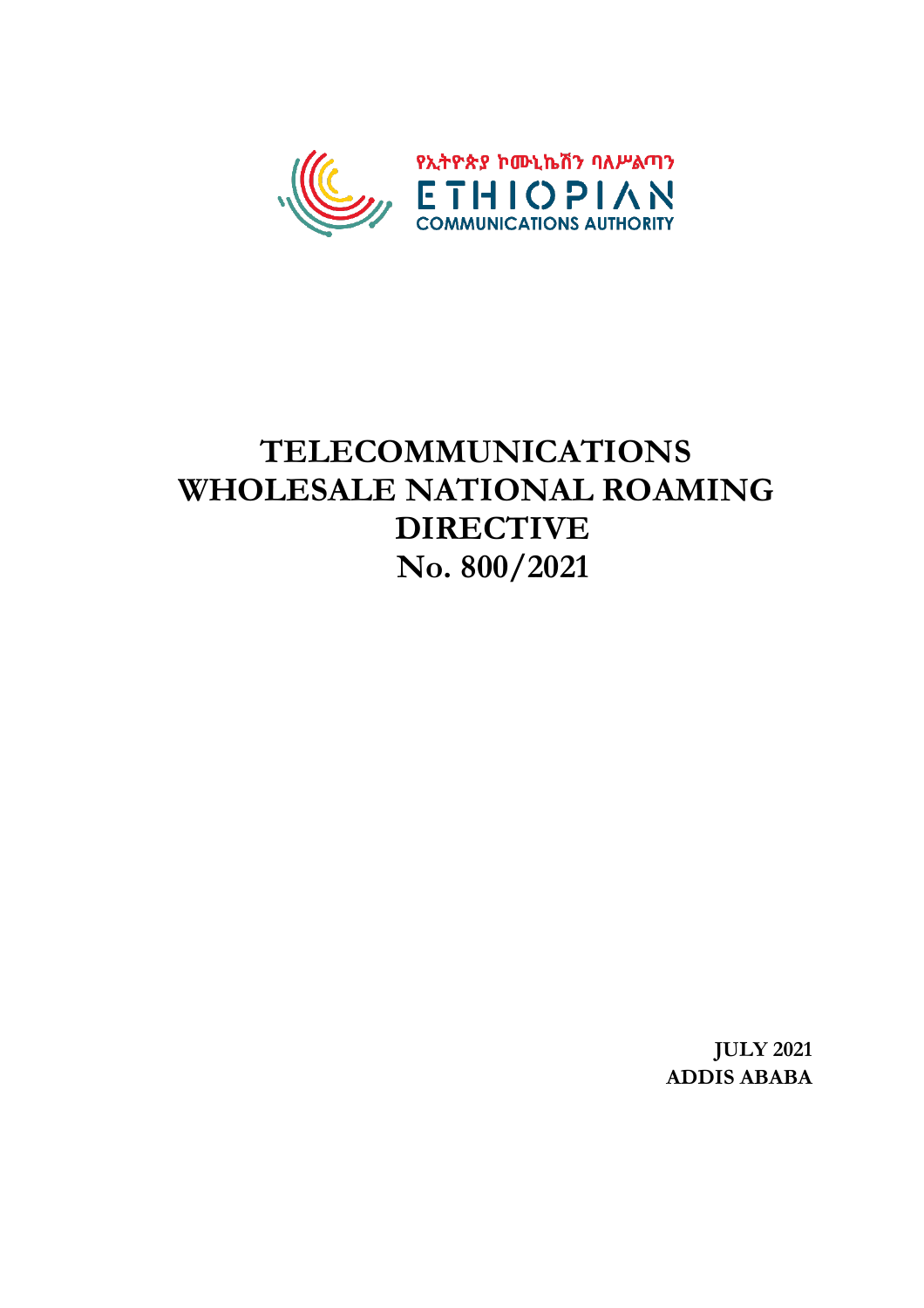## **TELECOMMUNICATIONS WHOLESALE NATIONAL ROAMING DIRECTIVE**

 **WHEREAS** it is found important to provide a framework to govern Wholesale National Roaming Service agreements between Telecommunications Operators;

 **UNDERSTANDING** the relevancy to provide clarity on the rules and procedures the Authority shall follow to regulate Wholesale National Roaming agreements,;

**RECOGNIZING** the importance of providing a more level playing field for New Licensees to reach customers beyond their cellular mobile network coverage, during their initial network roll out period; and,

**CONVINCED** of the need to lower the barriers to entry and expansion to enhance competition amongst Telecommunications Operators.

**NOW, THEREFORE**, the Authority hereby issues this Telecommunications Wholesale National Roaming Directive in accordance with Articles 6(2), 44(7), and 54(2) of the Ethiopian Communications Service Proclmation No.1148/2019.

## **PART I GENERAL**

## **1. Short Title**

This Directive shall be referred to as the "Telecommunications Wholesale National Roaming Directive No. 800/2021."

## **2. Definitions**

In this Directive, unless the context otherwise requires:

- 1) **"Authority"** means the Ethiopian Communications Authority established under Communications Service Proclamation No. 1148/2019.
- 2) **"Downstream Operations"** means the business operations of a Vertically Integrated Operator that concerns with the supply of Retail Services, as if the supply of Retail Services were carried out by a legally separated entity.
- 3) **"Infrastructure Sharing"** means various kinds of arrangements to share a Telecommunications Operator's active and passive infrastructure, including, but not limited to, the sharing of network elements, antennas, switches, radio access nodes, systems, equipment, facilities, premises or rights of way, with another operator, subject to an agreement between the parties.
- 4) **"Margin Squeeze"** means the occurrence when a Telecommunications Operator with significant market power in a relevant retail market who also supplies an essential Wholesale Service to a competitor in a retail market, sets its retail tariff and, or wholesale tariff, such that, the difference between the retail tariff and the wholesale tariff of the corresponding Wholesale Service, would not allow an efficient retail competitor to sustain a competing service.
- 5) **"Mobile Communications Services"** means communications services provided to end users by licensed Telecommunications Operators for making and receiving voice calls, sending and receiving SMS messages, sending and receiving data, or access to other electronic Communications services.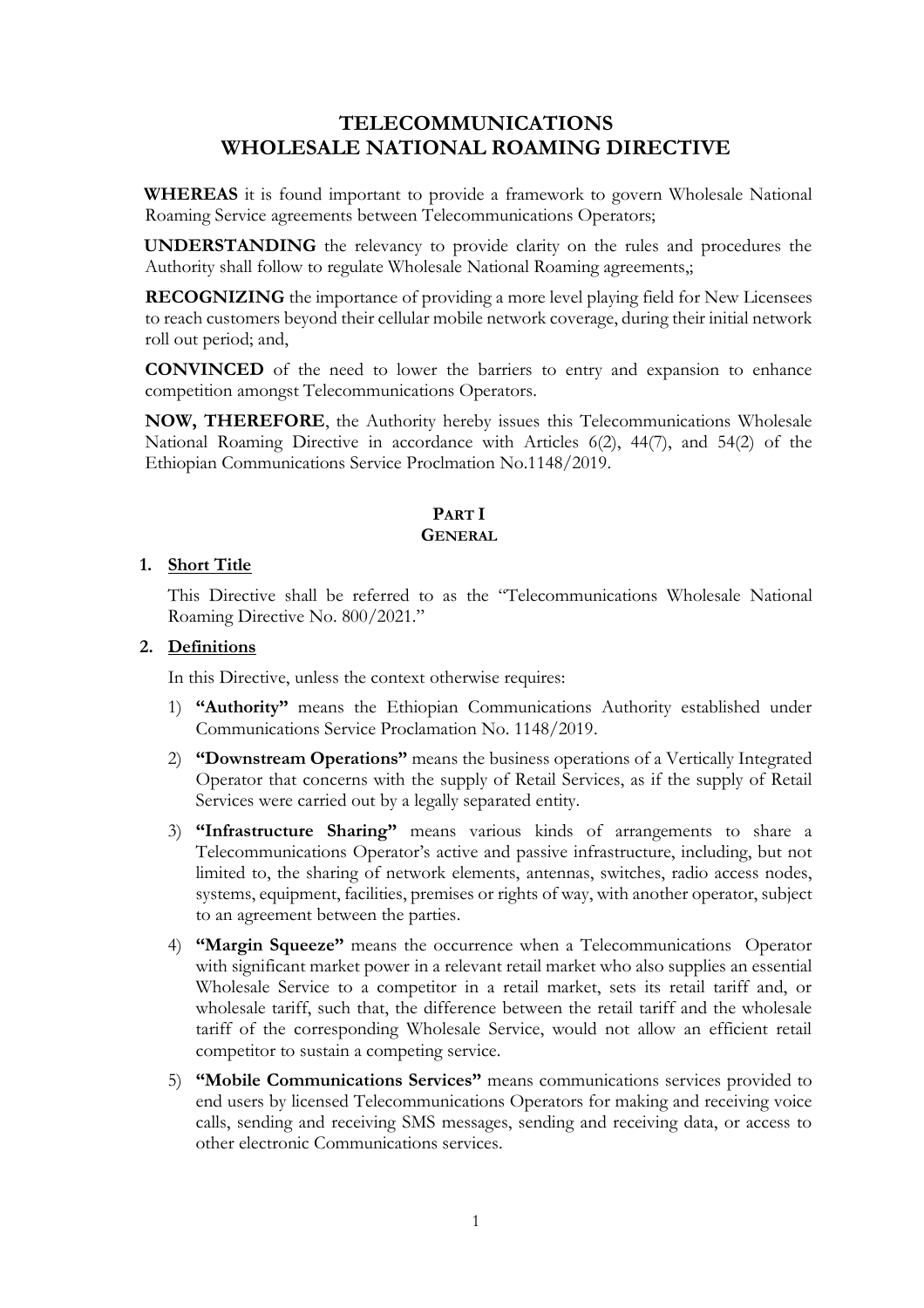- 6) **"National Roaming"** means the ability of a subscriber to automatically make and receive voice calls, send and receive text and data, or access other services, even when traveling outside the geographical coverage area of his mobile service provider, by means of using the service of the other service provider's network in Ethiopia.
- 7) **"National Roaming Coverage Area"** means the geographic area where Wholesale National Roaming Service shall be provided, or is provided.
- 8) **"National Roaming Period"** means a period of time where a New Licensee has the right to request Wholesale National Roaming Service to an operator with Significant Market Power in a relevant market for wholesale mobile access and call origination.
- 9) **"New Licensee"** means a Telecommuninactions Operator who has been issued a License by the Authority under Telecommunications Licensing Directive No. 1/2021, and not including the incumbent Operator .
- 10) **"Reference Offer"** means a standard form Wholesale National Roaming Service agreement, which describes the relevant services offered broken down into components, and the associated terms and conditions, including charges.
- 11) **"Retail Service"** means a Telecommunications Service that is provided to the end user or subscriber and not to another Telecommunications Operator.
- 12) **"Roaming Provider"** means a Telecommunications Operator that has received a request for Wholesale National Roaming Service from a New Licensee or providing such service.
- 13) **"Roaming Seeker"** means a Telecommunications Operator that has requested Wholesale National Roaming Service from another Telecommunications Operator.
- 14) **"Service Provider"** means a Telecommunications Operator that provides telecommunications services.
- 15) **"Significant Market Power ("SMP")"** means the ability to materially affect the price or supply in the relevant market for communications service as a result of either control over essential facilities or use of a Person's position in the market..
- 16) **"Subscriber"** means any person who receives Telecommunications Services and pays the corresponding fees for a certain priod of time by virtue of an agreement that he or she enters into or accepts the terms set forth by a Telecommunications Operator.
- 17) **"Vertically Integrated Operator"** means a Telecommunications Operator that provides wholesale and Retail Services.
- 18) **"Wholesale National Roaming Service"** means a kind of Infrastructure Sharing service consisting of the supply of mobile access and call origination from a Telecommunications Operator's cellular mobile network to its Downstream Operations, or to another Telecommunications Operator that has no mobile cellular coverage in the geographic area where the service is supplied. This service may also be referred as wholesale mobile access and call origination.
- 19) **"Working Days**" means business working days only and shall not include Saturday, Sunday and any day that has been declared to be a public holiday by the Federal Democratic Republic of Ethiopia.

#### **3. Objectives**

The main objectives of this Directive are to: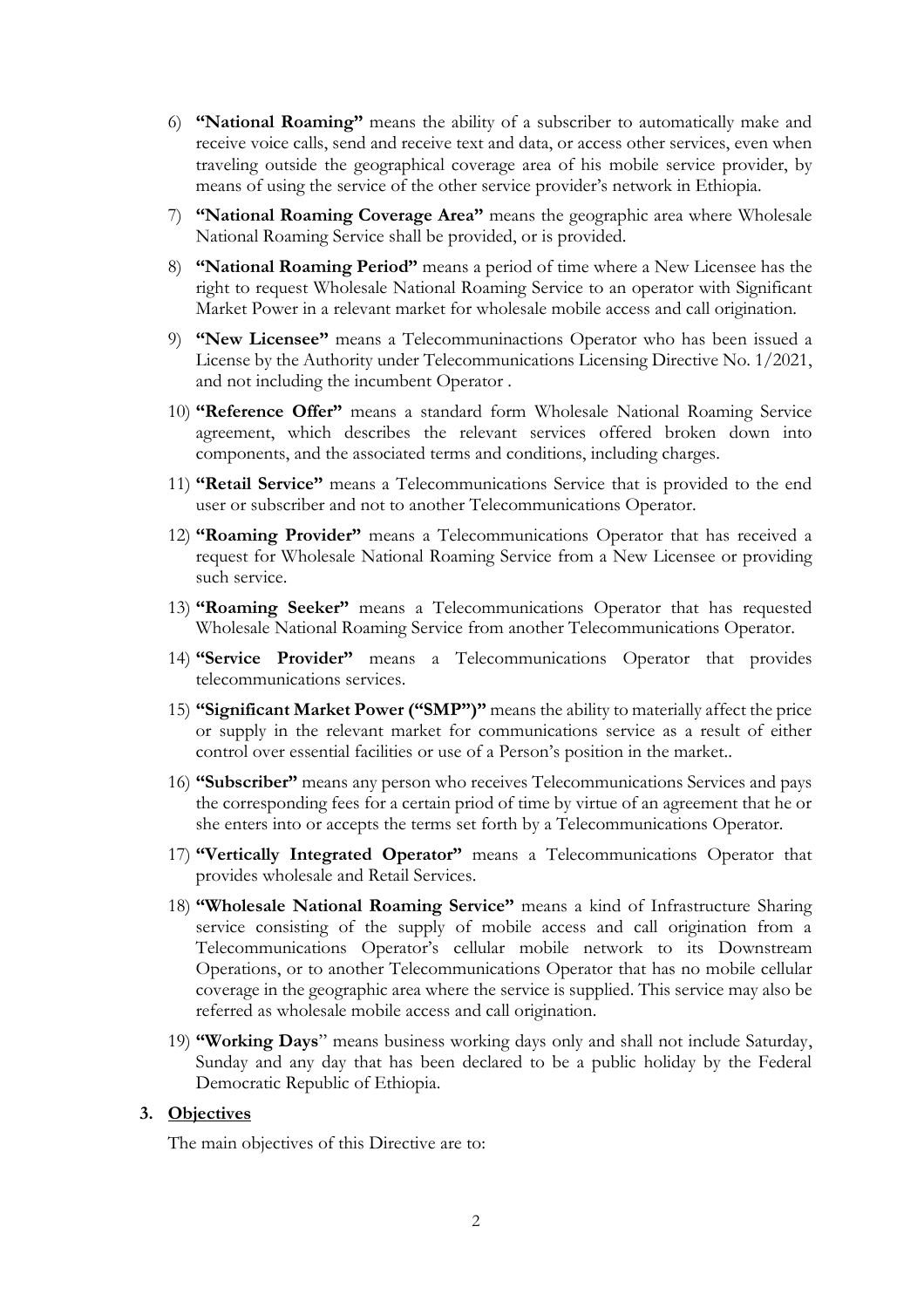- 1) Provide a framework to govern Wholesale National Roaming Service agreements between Telecommunications Operators;
- 2) Provide clarity on the rules and procedures the Authority shall follow to regulate Wholesale National Roaming agreements, in accordance with Article 44 of the Proclamation;
- 3) Provide a more level playing field for New Licensees to reach customers beyond their cellular mobile network coverage, during their initial network roll out period; and,
- 4) Lower the barriers to entry and expansion to enhance competition amongst Telecommunications Operators.

#### **4. Scope of Application**

- 1) This Directive shall apply to the provision of Wholesale National Roaming Services within the territory of the Federal Democratic Republic of Ethiopia.
- 2) The provisions in this Directive do not apply to, or preclude, the provision of Wholesale National Roaming Services between Telecommunications Operators for redundancy purposes in the event of natural disasters, planed, or unplanned network outages.

#### **PART TWO ROLE OF THE AUTHORITY**

#### **5. Role of the Authority**

- 1) The Authority shall:
	- a) Regulate the provision of Wholesale National Roaming Services ("Wholesale Roaming";
	- b) Provide a high degree of certainty on the rules governing the provision of Wholesale Roaming between Telecommunications Operators;
	- c) Intervene to determine the terms of the agreement in accordance with Article 44 (9) of the Proclamation, and this Directive, when parties are unable to reach an agreement for Wholesale Roaming; and,
	- d) At all times, reserve the right to examine agreements for Wholesale Roaming to ensure consistency with the relevant licenses and compliance with this Directive or any other applicable Directive adopted by the Authority.
- 2) The Authority may:
	- a) Intervene at its own discretion, or if requested by a party to a Wholesale Roaming agreement, determine whether the charges for Wholesale Roaming are lawful, in accordance with Articles 45 and 46 of the Proclamation, this Directive, or any applicable Directive adopted by the Authority; and
	- b) Intervene at its own discretion, or at the request of a party to an agreement, to resolve a Wholesale Roaming agreement dispute in accordance with the mechanism provided in the dispute resolution mechanism in this Directive and the Authority's Dispute Resolution Directive.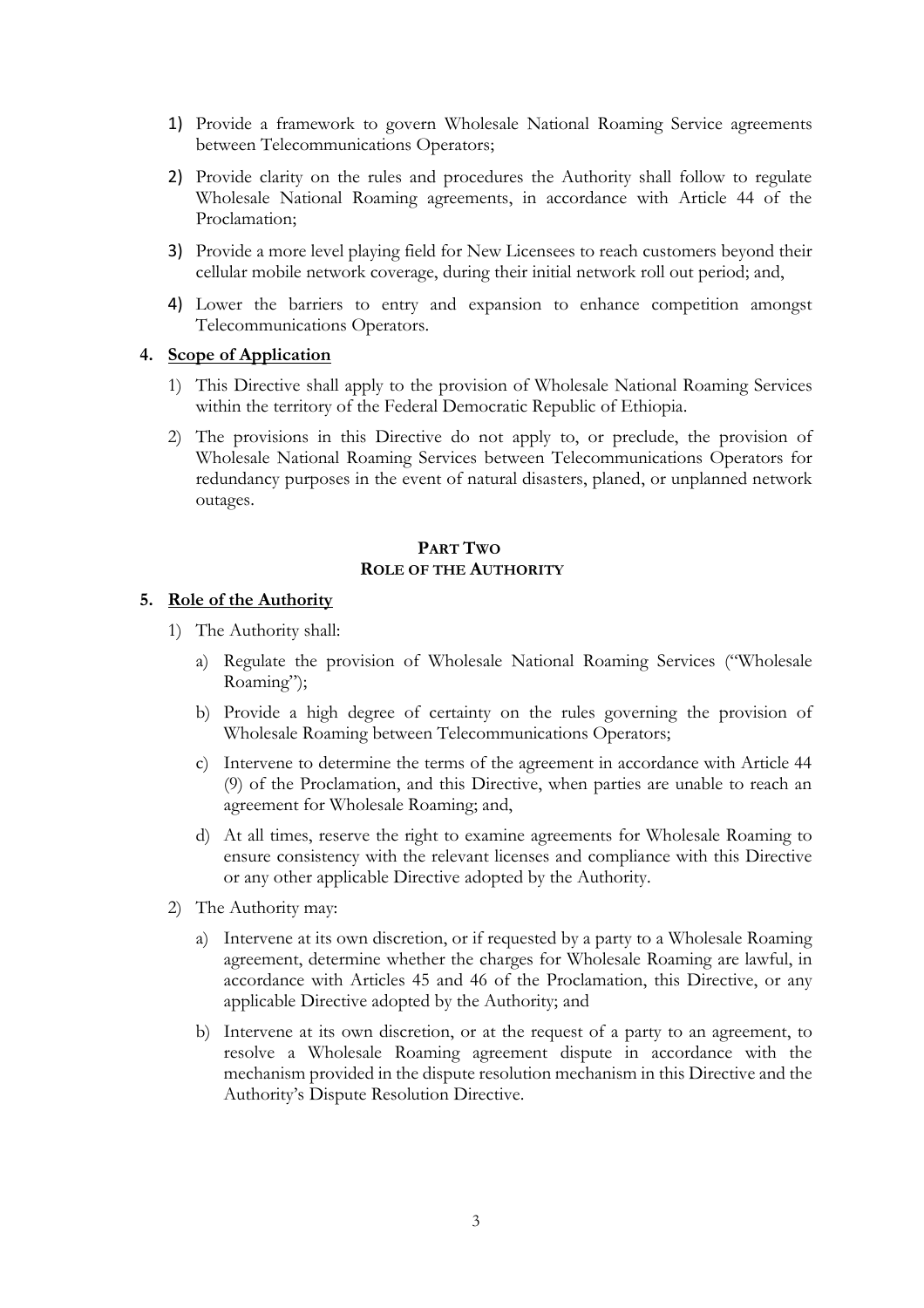## **PART THREE GENERAL PRINCIPLES FOR WHOLESALE NATIONAL ROAMING**

## **6. Principles of Wholesale National Roaming Services**

- 1) All agreements for Wholesale National Roaming shall be consistent with the general principles of transparency, non-discrimination, and lawful tariffs.
	- a) Transparency:
		- i. The Authority's processes in reaching decisions related to Wholesale Roaming matters shall be open and transparent.
		- ii. A Telecommunications Operator that the Authority has determined to have significant market power (SMP) in a relevant market for the provision of wholesale mobile access and call origination services, shall publish a Reference Offer for Wholesale Roaming (the "Reference Offer") approved by the Authority.
		- iii. The Authority shall publish an approved Reference Offer on its website and a Roaming Provider shall make it available to a Roaming Seeker free of charge.
	- b) Non-discrimination:

The terms and conditions for the provision of Wholesale Roaming shall be comparable to how a Wholesale Roaming service provider supplies Wholesale Roaming to its Downstream Operations, or to any other operator.

c) Lawful tariffs:

Tariffs for Wholesale Roaming shall be lawful in accordance with Article 45 of the Proclamation, this Directive, and any other applicable Directive adopted by the Authority, including the Telecommunications Lawful Tariff Directive.

2) Wholesale Roaming shall allow a subscriber of a New Licensee to have Mobile Communications Services when the subscriber is outside of the coverage area of the New Licensee's cellular mobile network. Such service shall be regarded as reasonably equivalent to the service the subscriber experiences while located within the coverage area of the New Licensee.

## **7. National Roaming Period**

- 1) Wholesale Roaming shall be offered to a New Licensee during a thirty-six (36)-month period following its commercial launch date..
- 2) The National Roaming Period for a New Licensee may be extended beyond the thirtysix (36)-month period by mutual agreement between the parties and subject to the approval of the Authority.

## **8. National Roaming Coverage Area**

- 1) Wholesale Roaming shall be provided in well-defined geographic areas and shall exclude those areas where the New Licensee has built its own cellular mobile network and is fully operatioal.
- 2) A New Licensee receiving Wholesale Roaming services shall not claim that such National Roaming Coverage Area contributes in any way to the New Licensee's network roll out or coverage obligations set out in its license.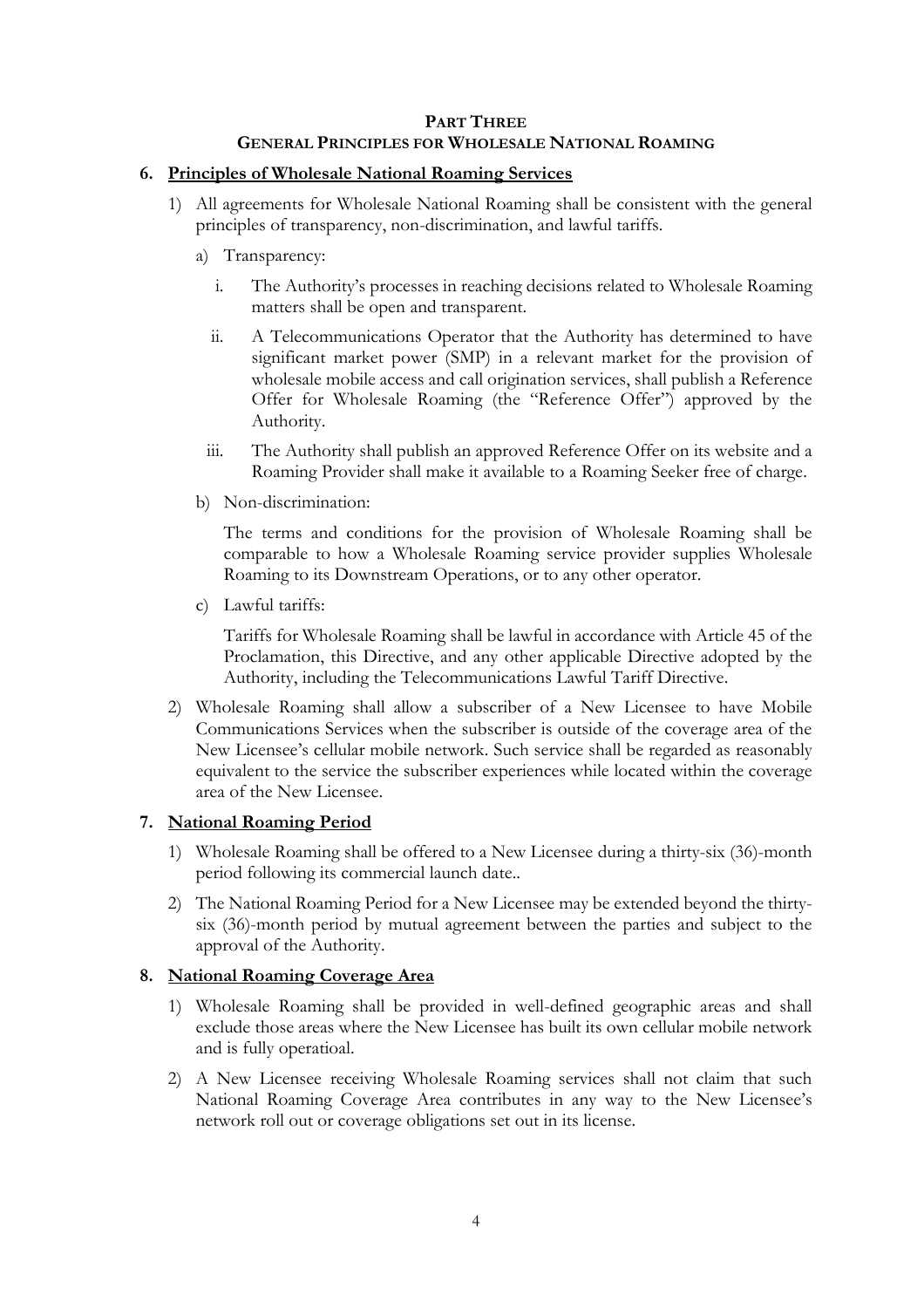## **PART FOUR Wholesale National Roaming Services Procedures**

## **9. Rights and Obligations**

- 1) A New Licensee has the right, during its National Roaming Period, to request Wholesale Roaming Services from any Telecommunications Operator that the Authority has determined to have SMP in a relevant market for wholesale mobile access and call origination.
- 2) A Roaming Provider that the Authority has determined to have SMP in a relevant market for wholesale mobile access and call origination, who receives a request for Wholesale Roaming services from a New Licensee, shall have the obligation to accommodate such request to the extent that it is technically feasible, and shall negotiate in good faith, reasonable terms and conditions for such services.
- 3) A Roaming Provider has the right to decline to provide the requested Wholesale Roaming, only if:
	- a) It is technically unfeasible because of:
		- i. Incompatibility issues; or,
		- ii. Ureasonable high risk to the safety, reliability, integrity and security of the telecommunications network or services; or,
	- b) The National Roaming Period of the Roaming Seeker has expired; or,
	- c) The Roaming Seeker has built its own cellular mobile network in the area for which Wholesale Roaming is being requested.

#### **10. Good Faith Negotiations**

- 1) Agreements for Wholesale Roaming shall be negotiated in good faith between the operators involved, and where disagreements arise, the parties shall use reasonable endeavors to resolve all disputes relating to Wholesale Roaming.
- 2) Negotiations in good faith implies that each negotiating party shall not:
	- a) Intentionally mislead the other party;
	- b) Coerce the other party into making an agreement that it would not otherwise have made; or,
	- c) Intentionally obstruct negotiations.
- 3) The following actions shall be regarded as a breach of the principle of negotiating in good faith:
	- a) Failing to provide the other operator with all relevant information on a timely basis;
	- b) Demanding to sign non-disclosure agreements that are coercive or unnecessarily broad or restrictive;
	- c) Refusing to allow the insertion of clauses in an agreement that permits future amendments;
	- d) Attempting to tie terms and conditions contained in the agreement to the resolution of other unrelated issues;
	- e) Demanding charges or fees that are not cost oriented;
	- f) Proposing unreasonable terms and conditions;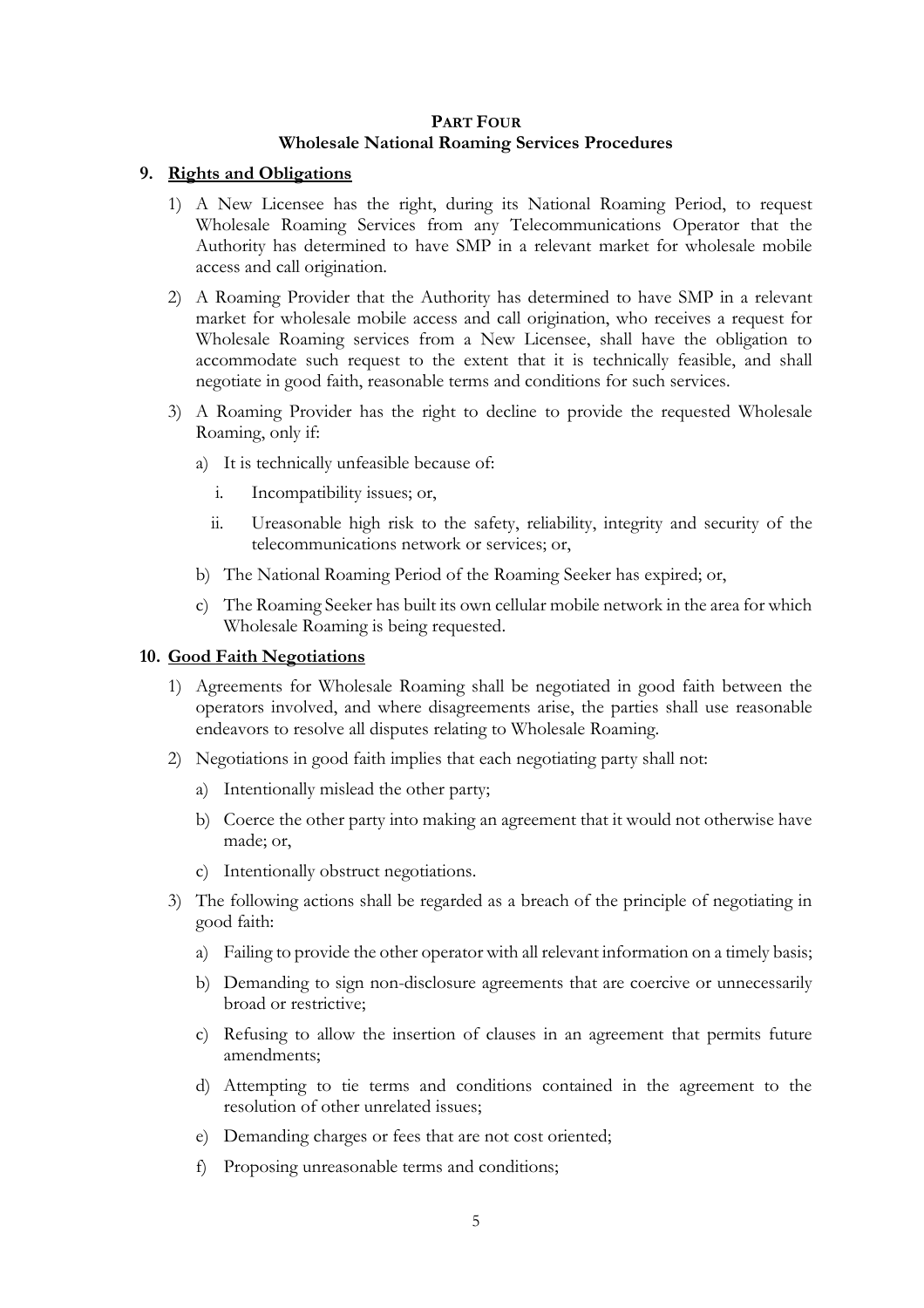- g) Actions that are intended to delay negotiations, including, but not limited to, consistent refusal to designate a representative with the authority to make binding commitments; and,
- h) Other actions that may be deemed breaches of the principle of negotiating in good faith as determined by the Authority, from time to time.

#### **11. Requesting Wholesale National Roaming Services**

- 1) When a Roaming Seeker makes a request for Wholesale Roaming to another operator, it shall make such request as follows:
	- a) In writing to the Roaming Provider;
	- b) Include sufficient information about the kind of Wholesale Roaming services requested, including, but not limited to, the suggested date for commencement of negotiations, the date for which the Wholesale Roaming is required, the National Roaming Coverage Area, the end date of the Roaming Seeker's National Roaming Period, and technical specifications; and,
	- c) Inform the Authority in writing about the request within five (5) working days.
- 2) Within ten (10) working days of receiving such request, the Roaming Provider shall inform the Roaming Seeker in writing, if it is able to:
	- a) Commence negotiations related to the request for Wholesale Roaming on the proposed date;
	- b) Supply the form of Wholesale Roaming requested; and,
	- c) Provide the Wholesale Roaming service within the time frame requested by the Roaming Seeker.
- 3) Where the Roaming Provider has informed the Roaming Seeker that it is able to provide the requested Wholesale Roaming service, it shall provide a copy of an approved Reference Offer, if available, and initiate negotiations not later than fifteen (15) working days after receipt of the Wholesale Roaming service request.
- 4) The Roaming Provider and Roaming Seeker shall negotiate in good faith and use their best efforts to complete negotiations and execute a Wholesale Roaming agreement not later than thirty (30) working days after initiating negotiations, or within a reasonable timeframe agreed by both parties.
- 5) The Roaming Provider and Roaming Seeker shall ensure that the conditioning of network infrastructure required to put into effect the Wholesale Roaming agreement are completed not later than thirty (30) working days after the execution of the Wholesale Roaming agreement, or within a reasonable timeframe agreed by both parties.
- 6) A request for Wholesale Roaming shall be refused only on grounds set out in Article 9 (3) of this Directive and shall be justified in writing by the Roaming Provider, no later than ten (10)) working days after receiving a request for Wholesale Roaming.
- 7) A copy of a refusal of a request for Wholesale Roaming, shall be filed with the Authority by the Roaming Provider, not later than seven (7) working days after the refusal has been submitted to the Roaming Seeker.
- 8) Pursuant to Article 44 (9) of the Proclamation, where the parties fail to reach an agreement within a reasonable timeframe, either party may appeal to the Authority, or the Authority may intervene on its own instance, to make a binding ruling pursuant to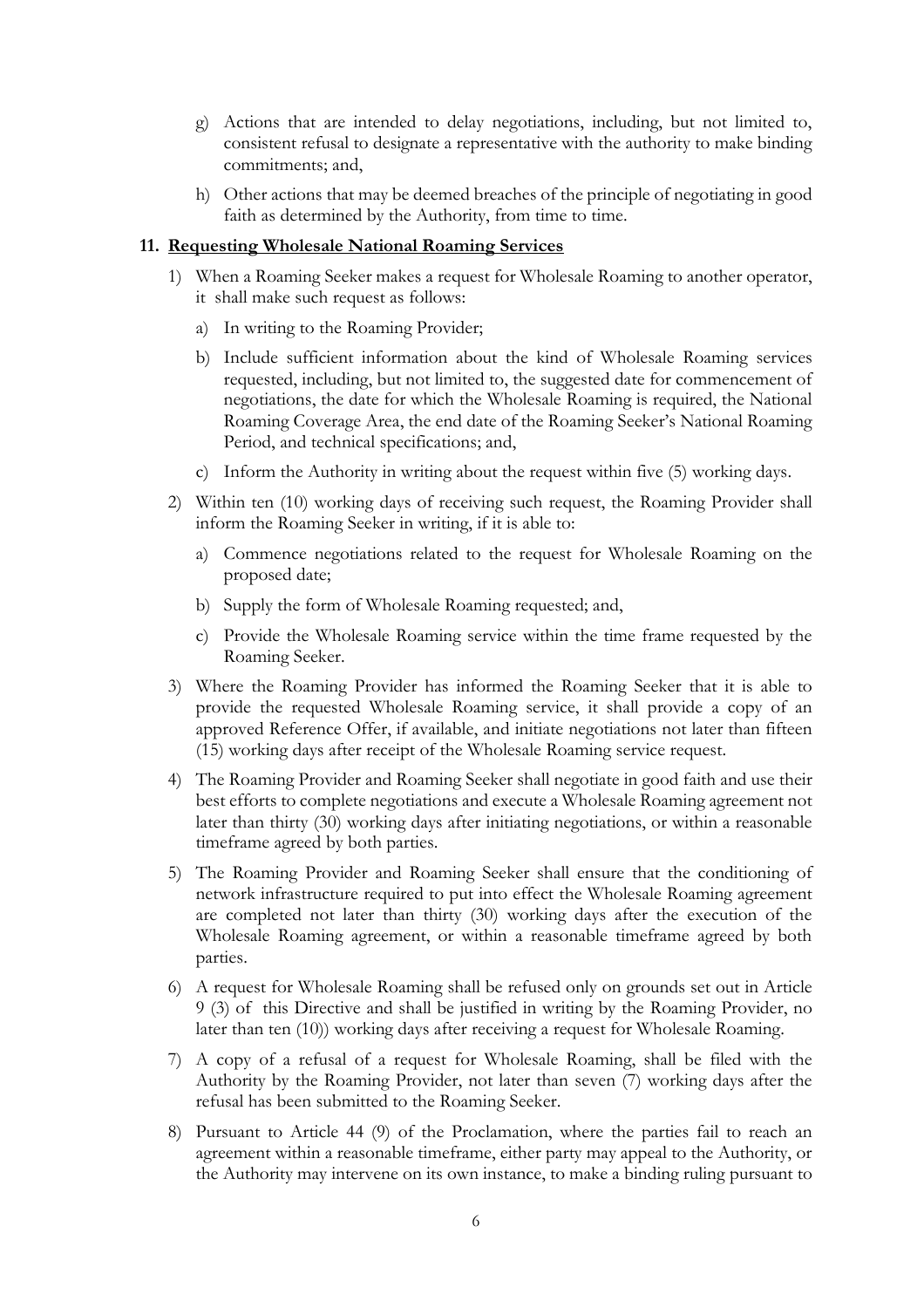Articles 34, and 36-38 of the Proclamation, or in accordance with the Authority's Dispute Resolution Directive.

## **PART FIVE WHOLESALE NATIONAL ROAMING SERVICE AGREEMENTS**

#### **12. Wholesale National Roaming Service Agreements**

- 1) All Wholesale Roaming agreements shall be made in writing and shall:
	- a) Be in accordance with the principles set out in Article 6(1) of this Directive;
	- b) Comply with the terms and conditions of the licenses of both parties;
	- c) Conform to generally accepted industry standards and standards adopted by the Authority; and,
	- d) Be consistent with the Proclamation, this Directive, or any applicable Directive adopted by the Authority.
- 2) A Wholesale Roaming agreement shall not directly or indirectly, prohibit, or frustrate the provision of a telecommunications service that the Roaming Seeker is lawfully able to provide.

#### **13. Filing of a Wholesale National Roaming Service Agreements**

- 1) A Wholesale Roaming provider shall file a copy of its Wholesale Roaming agreement with the Authority for approval, not later than seven (7) working days from the date of the execution of such agreement.
- 2) The Authority at its own discretion, may request from either party, additional information which it deems necessary to evaluate the terms and conditions in a filed Wholesale Roaming agreement.
- 3) Within twenty (20) working days from the receipt of a request for approval pursuant to Sub-Article (1) of this Article, the Authority shall respond in writing, and either:
	- a) Approve the filed agreement; or,
	- b) Not approve the filed agreement, and notify in writing to the Roaming Provider stating the reasons underlying its action; or,
	- c) Announce its intention to initiate a regulatory proceeding to review and ensure that the filed Wholesale Roaming agreement is in accordance with Articles 44 and 45 of the Proclamation, this Directive, and any other applicable Directive adopted by the Authority. Such regulatory proceeding shall follow the procedures established in Articles 35 through 38 of the Proclamation, or any applicable Directive adopted by the Authority.
- 4) If the Authority does not respond to a request for approval of such agreement within the twenty (20) working days period, such agreement shall be deemed approved.
- 5) The Authority may publish on its website the filed Wholesale Roaming agreements, paying due regard to the confidentiality of commercially sensitive information of both parties, and shall use its reasonable efforts to protect the confidentiality of such information.

#### **14. Amendment of Wholesale National Roaming Service Agreements**

1) The parties to a filed Wholesale Roaming agreement, may amend or modify such agreement by mutual accord, in accordance with the terms in such agreement and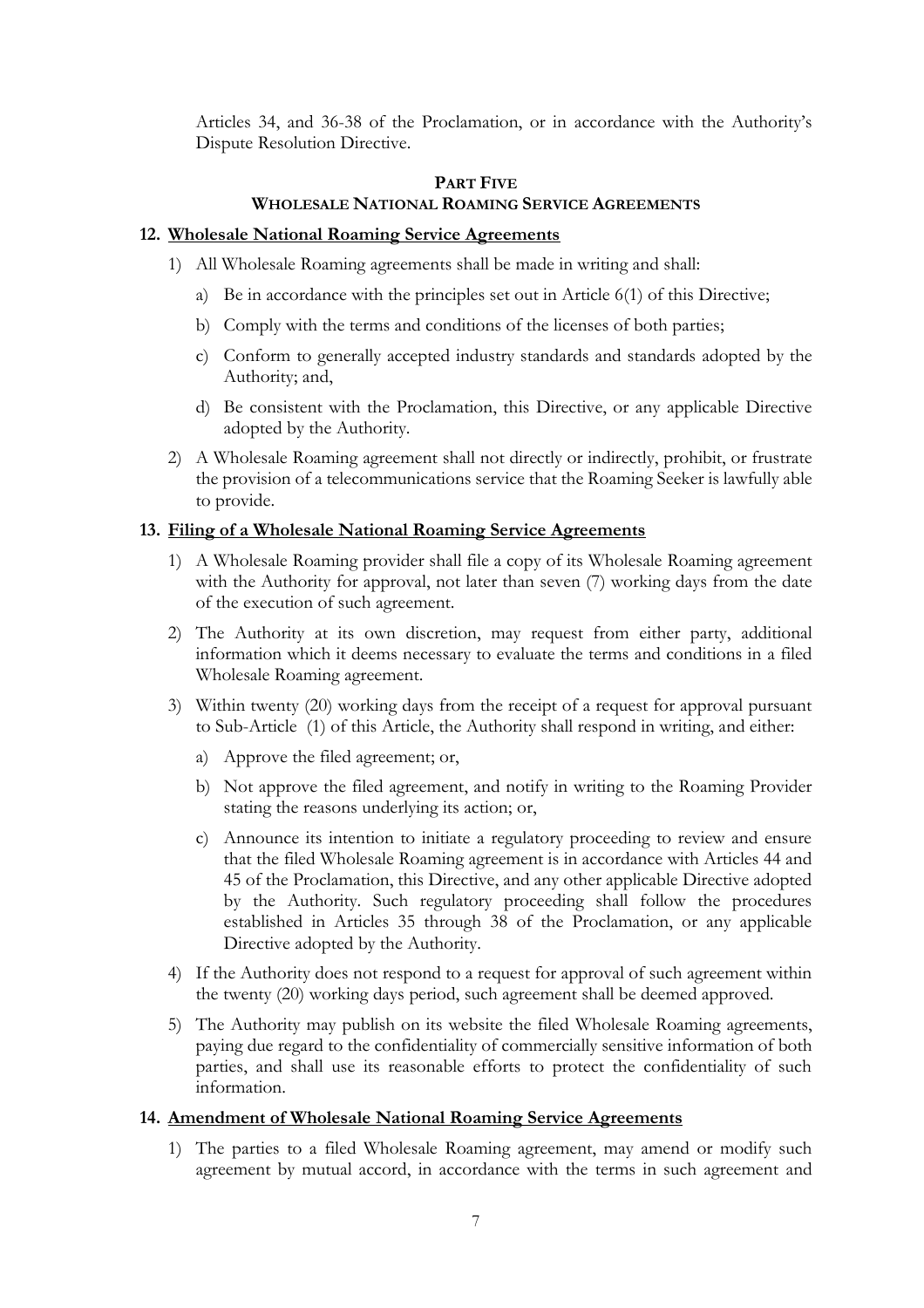subject to the approval of the Authority. The modified agreement shall be filed with the Authority for approval no later than seven (7) working days from the date of the execution of such modification.

2) If parties to a Wholesale Roaming agreement filed with the Authority in accordance with Article 13 (1) of this Directive fail to agree on the terms and conditions for amending such agreement, the Authority may intervene at the request of either party, or at its own discretion, to set such terms in accordance with the Authority's Dispute Resolution Directive.

## **15. Termination of a Wholesale National Roaming Service Agreement**

- 1) The termination of a Wholesale Roaming agreement shall be strictly in accordance with the terms in such agreement.
- 2) If a party to a Wholesale Roaming agreement, filed with the Authority, intends to terminate such agreement, it shall give not less than a sixty (60)-day written notice to the other party, specifying the grounds for termination.
- 3) Where there is a breach of a Wholesale roaming agreement, the operator providing the notice shall give the other party not less than thirty (30) working days to remedy the alleged breach, and if the party in breach, fails to remedy such breach within that period, it may then terminate the agreement, or seek the Authority's intervention in accordance with the Authority's Dispute Resolution Directive.
- 4) A party to a Wholesale Roaming agreement that has been terminated, may seek the Authority's intervention and in such instance, the Authority may intervene in accordance with the Authority's Dispute Resolution Directive.
- 5) If a Wholesale Roaming provider, terminates a Wholesale Roaming agreement, it shall notify the Authority in writing not later than seven (7) working days after the termination of such agreement, and provide a copy of the notice of termination.

## **16. Reference Offer for Wholesale National Roaming Services**

- 1) All Telecommunications Operators which the Authority has determined to have SMP in a relevant market for wholesale mobile access and call origination services shall file a Reference Offer with the Authority for approval. A Reference Offer shall be filed not later than thirty (30) working days after being directed to do so by the Authority.
- 2) A Reference Offer shall adhere to, and incorporate the provisions set forth in this Directive.
- 3) The Authority shall have not more than twenty (20) working days to review a proposed Reference Offer and decide whether it shall approve it for publication, or intervene to change the terms and conditions of a proposed Reference Offer. If the Authority does not reject the request for approval, or intervene to change the proposed Reference Offer within the twenty (20) working days period, a proposed Reference Offer shall be deemed approved.
- 4) An approved Reference Offer remains in effect until a modified Reference Offer is approved, unless otherwise determined by the Authority. An approved Reference Offer shall be published on the Authority's website.
- 5) A Wholesale Roaming provider with an approved Reference Offer shall file an amended Reference Offer with the Authority for approval not later than seven (7) working days from the date of such amendment.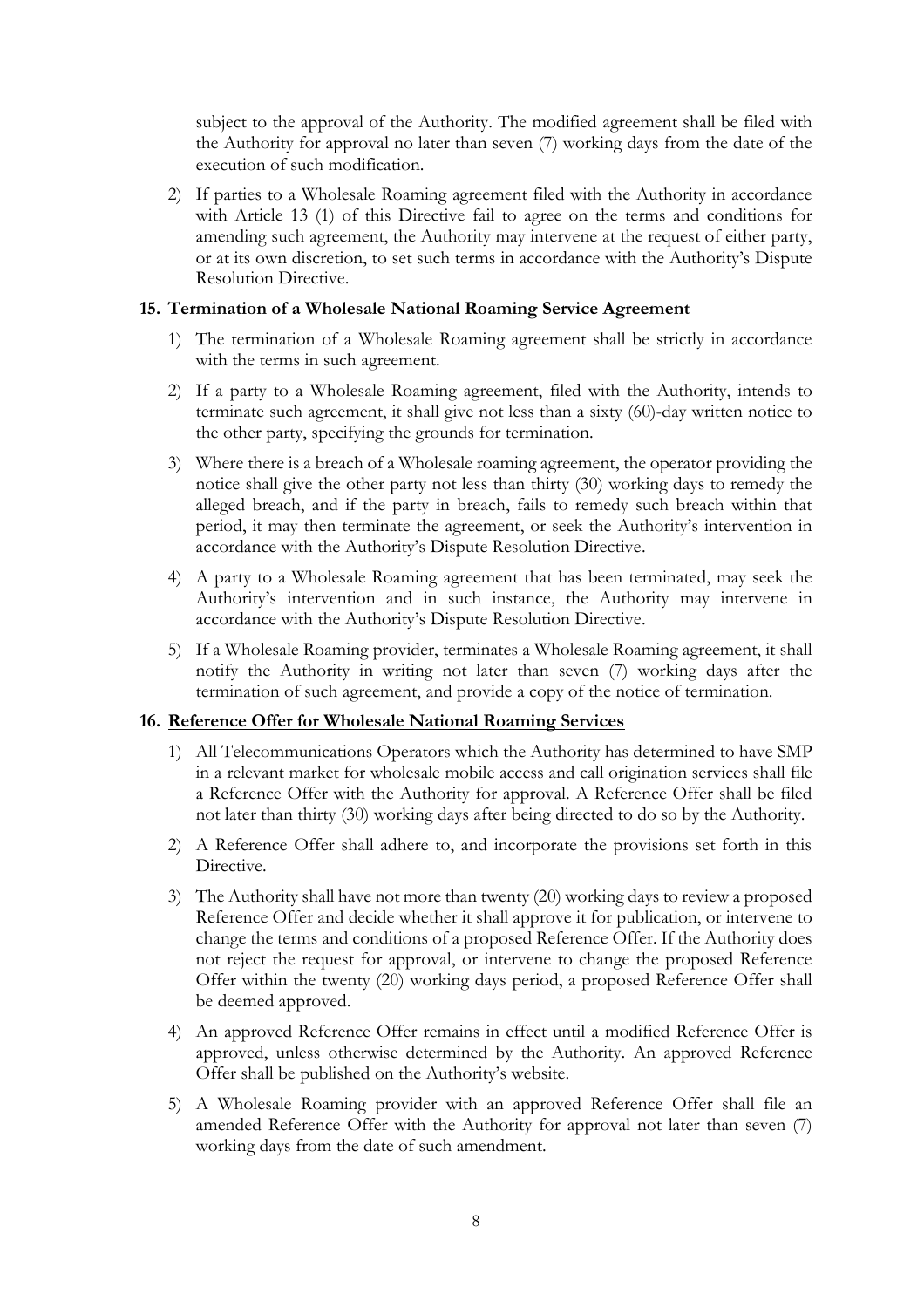- 6) The Authority shall, within fifteen (15) working days, review a modified Reference Offer and decide whether it shall approve it for publication. If the Authority does not reject the request for approval, or does not intervene to order changes to a filed modified Reference Offer within the fifteen (15) wordking days period, a modified Reference Offer shall be deemed approved.
- 7) The Authority may intervene to order modifications to the terms and conditions of a filed, or approved Reference Offer, at discretion, or following a request from a Telecommunications Operator, if:
	- a) A Reference Offer or any provision thereof, is inconsistent with provisions in the Proclamation, this Directive, or any applicable Directive adopted by the Authority, or,
	- b) The Authority considers that it is in the public interest for it to intervene.
- 8) If the Authority decides to intervene to order changes to a filed, or approved Reference Offer, it shall determine the appropriate modifications in a transparent manner, in accordance with Articles 36 and 37 of the Proclamation, and adhere to the following procedure:
	- a) Issue a Public Notice, informing interested parties that it is initiating a regulatory proceeding to order amendments to a Reference Offer. The Notice shall be accompanied by a clear statement indicating which provision in the Reference Offer, and why, is either:
		- i) Inconsistent with provisions in the Proclamation;
		- ii) Inconsistent with provisions in this Directive;
		- iii) Inconsistent with provisions in any applicable Directive adopted by the Authority; or,
		- iv) Not in the public interest.
	- b) The Public Notice referred to in Sub-Article 8(a) of this Article shall include the proposed modification and provide a justification for such modification.
	- c) The Authority shall give interested parties not less than twenty-one (21) working days to respond and comment on the proposed changes.
	- d) After receiving comments from interested parties, the Authority shall have not more than twenty-one (21) working days to respond to the comments received, and either:
		- i). Provide a response addressing each comment and issue a final determination; or,
		- ii). Provide a response addressing each comment, modify the proposed changes if needed, and allow interested parties to submit comments again using the same time frame as in the first round, before issuing a final determination.
	- e) The Authority may, at its own discretion, allow more than two rounds of revisions and comments from interested parties before issuing a final determination.
	- f) During the regulatory proceeding, the Authority shall publish its responses to comments received and its final decision on its website.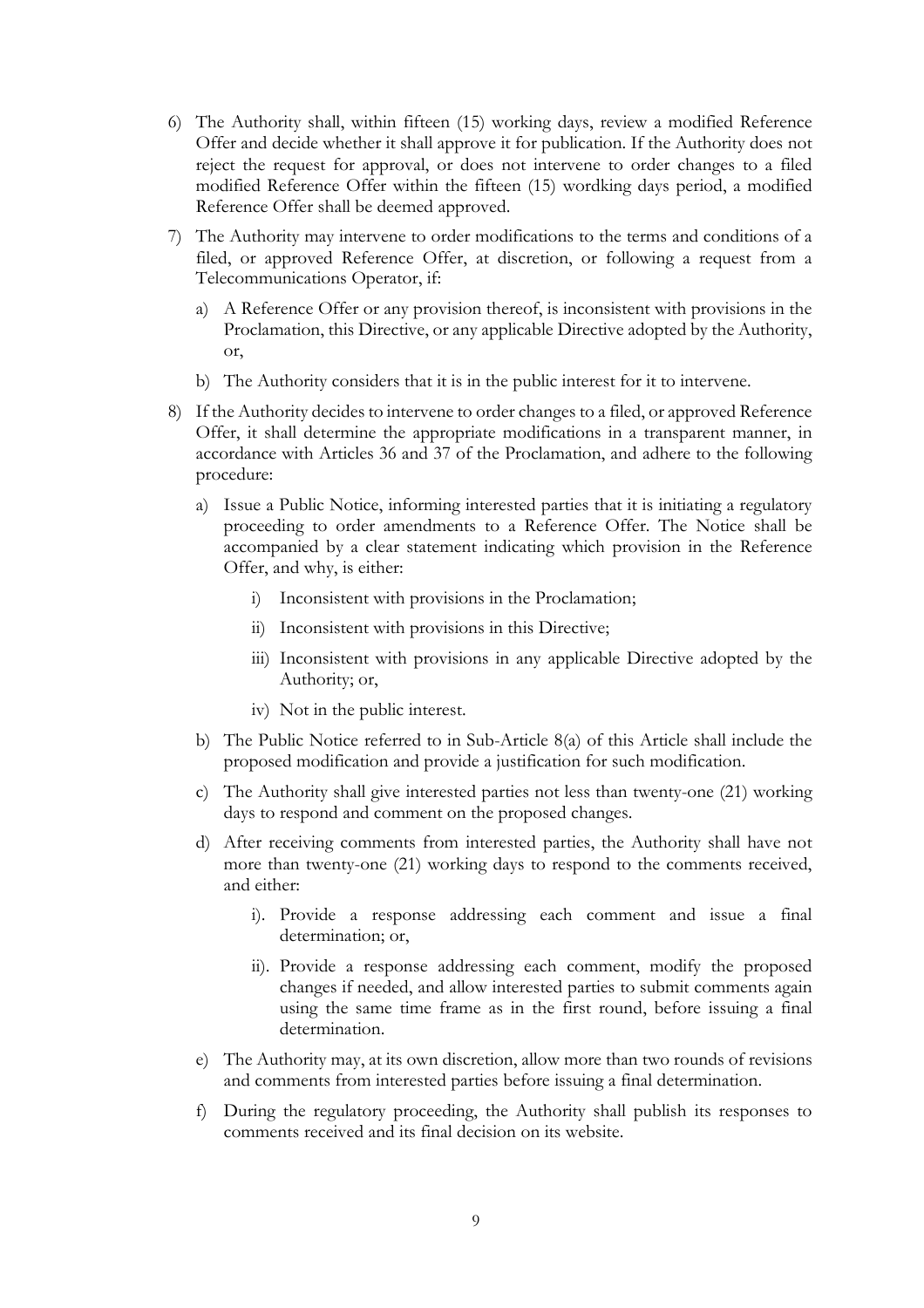- g) To the extent that information provided by interested parties to the Authority during the course of this proceeding are confidential, the Authority shall use its reasonable efforts to protect the confidentiality of such information.
- 9) A Reference Offer shall include detailed terms and conditions of the Wholesale Roaming service provided, the technical standards, as well as standards for safety and security to be implemented by the provider of Wholesale Roaming.
- 10) A Reference Offer shall include provisions on how to modify the terms and conditions of service.
- 11) A Reference Offer shall include at least the following sections:
	- a) Framework agreement;
	- b) Description of the Wholesale Roaming services offered and related terms and conditions;
	- c) Details of the National Roaming Coverage Areas;
	- d) Technical specifications;
	- e) Operational procedures including service provisioning, planning, and maintenance procedures;
	- f) Commercial aspects including charges, payments, billing procedures, and terms and conditions;
	- g) Service level agreement;
	- h) Provisions for sharing information, as well as technical specifications for ancillary services; and,
	- i) Provisions for amendment procedures.

#### **PART SIX**

## **CHARGES FOR WHOLESALE NATIONAL ROAMING SERVICES**

#### **17. Charges for Wholesale National Roaming Services**

- 1) Charges for Wholesale Roaming shall:
	- a) Be in accordance with the principles set out in Article 6(1) of this Directive;
	- b) Be lawful in accordance with Article 45 of the Proclamation, this Directive and any applicable Directive adopted by the Authority; and,
	- c) Not be anti-competitive in accordance with Article 48 of the Proclamation, Telecommunications Lawful Tariff Directive No. 8/2021, and the Telecommunications Competition Directive No. 9/2021 adopted by the Authority.
- 2) Lawful tariffs for Wholesale Roaming services shall be:
	- a) Cost-oriented; and,
	- b) Not unduly discriminatory.
- 3) Cost-oriented tariffs for Wholesale Roaming shall be in accordance with a forwardlooking incremental cost methodology; and the following principles shall apply to such methodology for Wholesale Roaming: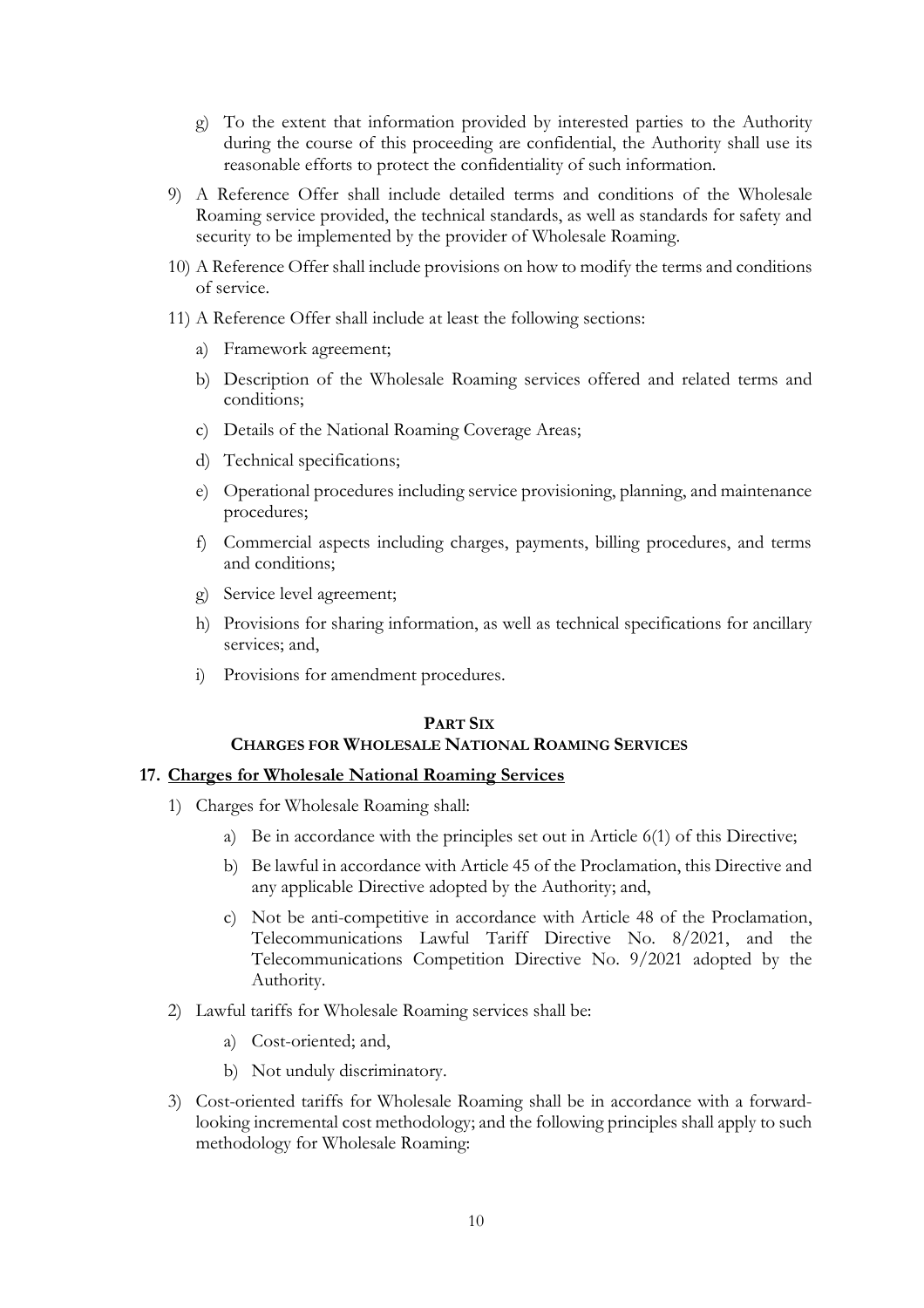- a) Forward-looking costs shall refer to the costs an efficient operator would incur to provide a given service.
- b) The cost basis shall be established by using any of the following cost modelling methods:
	- i) Long-run incremental cost (LRIC);
	- ii) Long-run incremental cost plus (LRIC+), which allows for joint and common costs; or,
	- iii) Retail minus.
- 4) Tariffs for Wholesale Roaming shall not be unduly discriminatory in accordance with Article 6(1). In practice, this requires that the difference between the retail tariff for Mobile Communications Services of the provider of Wholesale Roaming, and the provider's tariffs for Wholesale Roaming services to the New Licensee, would allow an efficient New Licensee to sustain a competing Mobile Communications Service.
- 5) Tariffs for Wholesale Roaming shall be deemed anti-competitive if it is likely to create, or has the likely effect of creating, a Margin Squeeze, in accordance with the Telecommunications Competition Directive No. 9/2021 adopted by the Authority.
- 6) Tariffs for Wholesale Roaming shall distinguish and separately account for:
	- a) Fixed, one-off charges for the establishment and implementation of a Wholesale Roaming service;
	- b) Periodic rental charges for usage; and,
	- c) Variable charges for supplementary services.
- 7) Tariffs for Wholesale Roaming shall be charged according to the kind of service delivered:
	- a) Voice service shall be charged by the minute;
	- b) Mobile messaging service (SMS and MMS) shall be charged per capacity or per text message; and,
	- c) Data service shall be charged according to usage or capacity; unless otherwise agreed by the parties.
- 8) The provider of Wholesale Roaming shall file Wholesale Roaming tariffs with the Authority for approval.
- 9) Pursuant to Article 45 (4) of the Proclamation, the Authority may direct a Wholesale Roaming provider to delay the effectiveness of any tariff filed pursuant to Sub-Article 8 of this Article, until the Authority has approved said tariff.
- 10) Within thirty (30) working days from the receipt of a request for approval of Wholesale Roaming tariffs pursuant to Sub-Article 8 of this Article, the Authority shall respond in writing, and either:
	- d) Approve the filed tariffs;
	- e) Not approve the filed tariffs; or,
	- f) Announce its intention to initiate a regulatory proceeding to review and ensure that those tariffs are lawful in accordance with Article 45 of the Proclamation, this Directive, and any other applicable Directive adopted by the Authority, following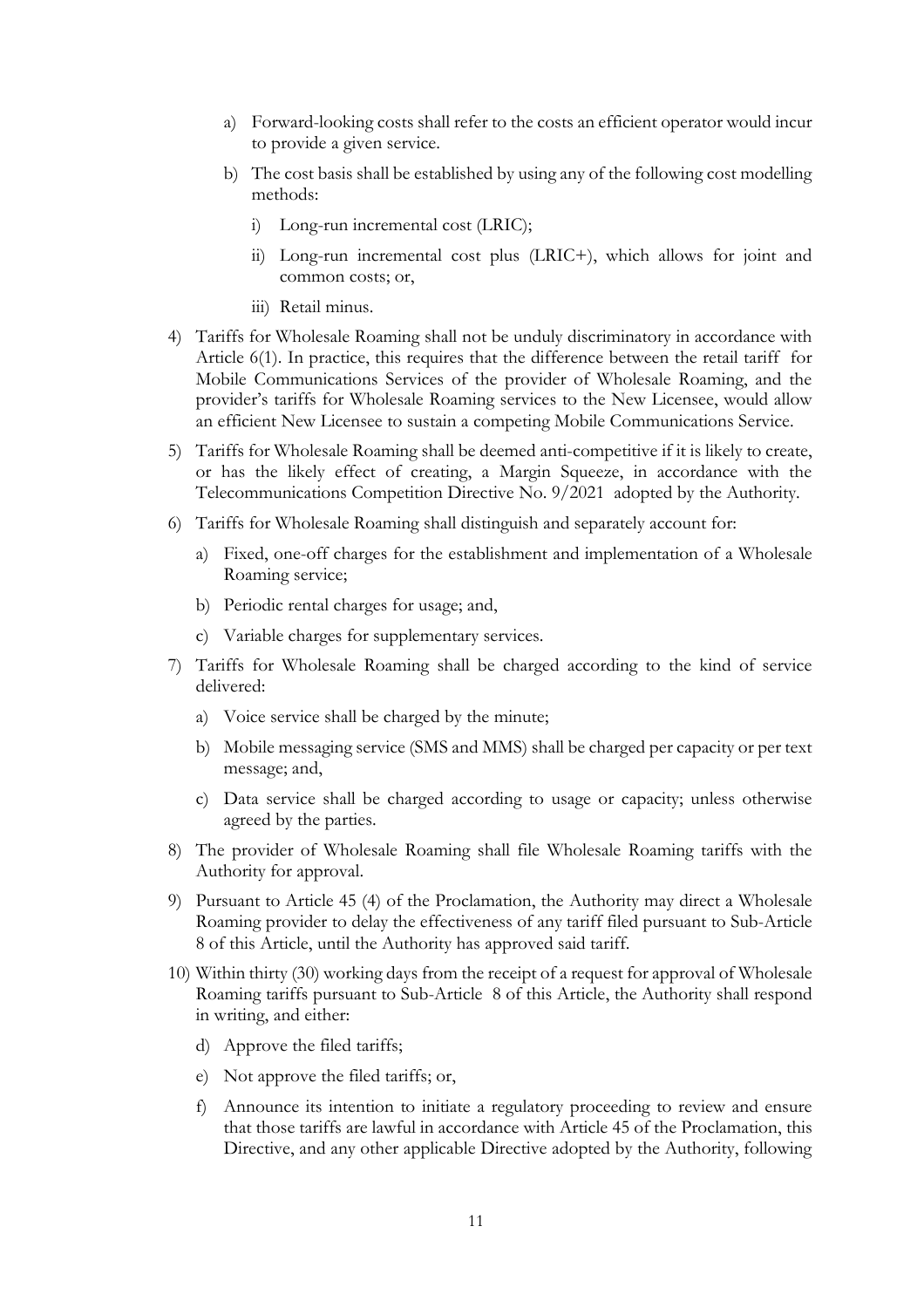the procedures established in Articles 35 through 38 of the Proclamation, or any applicable Directive adopted by the Authority.

- 11) If the Authority does not respond to a request for approval of such tariffs within the thirty (30)-day period, such tariffs shall be deemed approved.
- 12) Notwithstanding any provision in Sub-Articles 8-11 of this Article, the Authority, at its discretion, and at any time, may initiate a proceeding to review and ensure that any tariff for Wholesale Roaming service is, in accordance with Articles 45 and 48 of the Proclamation, this Directive, or any applicable Directive adopted by the Authority.

#### **18. Accounting Separation**

- 1) Where the Authority has determined that a Wholesale Roaming service provider has SMP in a relevant market for wholesale mobile access and call origination services, the Wholesale Roaming provider shall keep separate accounts, as if the Wholesale Roaming service were in fact carried out by a legally independent company, so as to identify all elements of cost and revenue attributable to such services.
- 2) The Authority may, at its own discretion, adopt directives prescribing how the account separation referred to in Sub-Article (1) of this Article shall be implemented.

#### **PART SEVEN DISPUTE RESOLUTION**

#### **19. Wholesale National Roaming Services Dispute Resolution**

- 1) Any dispute between Telecommunications Operators relating to the reasonableness of a request for Wholesale Roaming service, or where parties fail to reach an agreement or otherwise fail to implement a Wholesale Roaming agreement, may be referred to the Authority by either party for resolution.
- 2) A party requesting the Authority to resolve a dispute shall submit a written request to the Authority not later than thirty (30) working days after the parties fail to reach an agreement.
- 3) A party to a Wholesale Roaming agreement that considers the other party to be in breach of such agreement, or to had unfairly terminated a Wholesale Roaming agreement, may request the Authority to intervene in such dispute. Under no circumstances shall roaming be interrupted by either party while a roaming dispute is being resolved.
- 4) Following the written request, the Authority shall respond to the requesting party, not later than ten (10) working days after receiving such request, whether it:
	- a) Requires additional information from the parties involved before deciding whether to intervene or not; or
	- b) Has decided not to intervene and provide a written response with a justification for not intervening; or,
	- c) Has decided to intervene in accordance with the procedure established in the Authority's Dispute Resolution Directive.